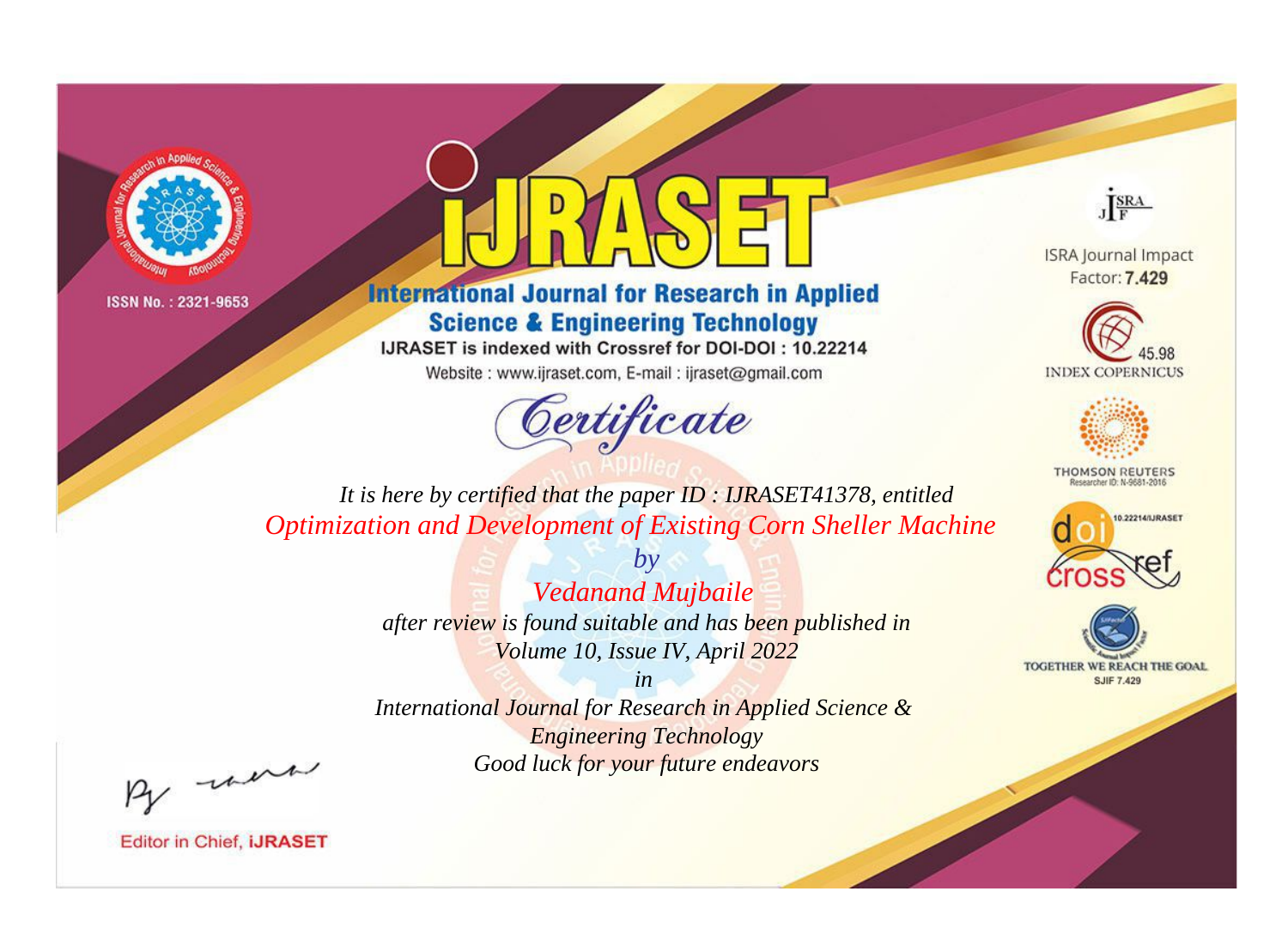



**International Journal for Research in Applied Science & Engineering Technology** 

IJRASET is indexed with Crossref for DOI-DOI: 10.22214

Website: www.ijraset.com, E-mail: ijraset@gmail.com



JERA

**ISRA Journal Impact** Factor: 7.429





**THOMSON REUTERS** 



TOGETHER WE REACH THE GOAL **SJIF 7.429** 

*It is here by certified that the paper ID : IJRASET41378, entitled Optimization and Development of Existing Corn Sheller Machine*

> *by Aditya Shindekar after review is found suitable and has been published in Volume 10, Issue IV, April 2022*

> > *in*

*International Journal for Research in Applied Science & Engineering Technology Good luck for your future endeavors*

By morn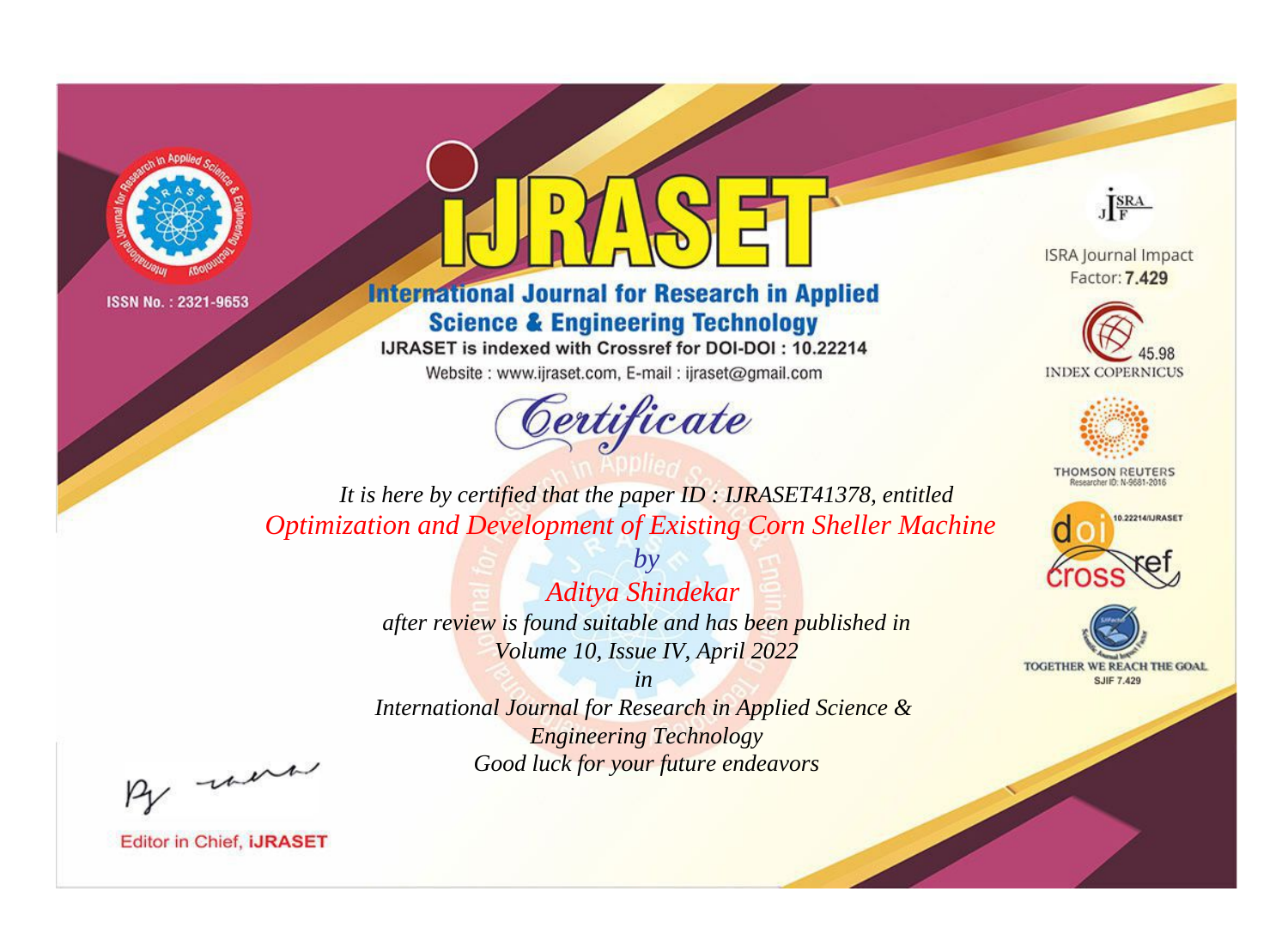



**International Journal for Research in Applied Science & Engineering Technology** 

IJRASET is indexed with Crossref for DOI-DOI: 10.22214

Website: www.ijraset.com, E-mail: ijraset@gmail.com





**ISRA Journal Impact** Factor: 7.429





**THOMSON REUTERS** 



TOGETHER WE REACH THE GOAL **SJIF 7.429** 

*It is here by certified that the paper ID : IJRASET41378, entitled Optimization and Development of Existing Corn Sheller Machine*

> *Mayur Tidke after review is found suitable and has been published in Volume 10, Issue IV, April 2022*

*by*

*in* 

*International Journal for Research in Applied Science & Engineering Technology Good luck for your future endeavors*

By morn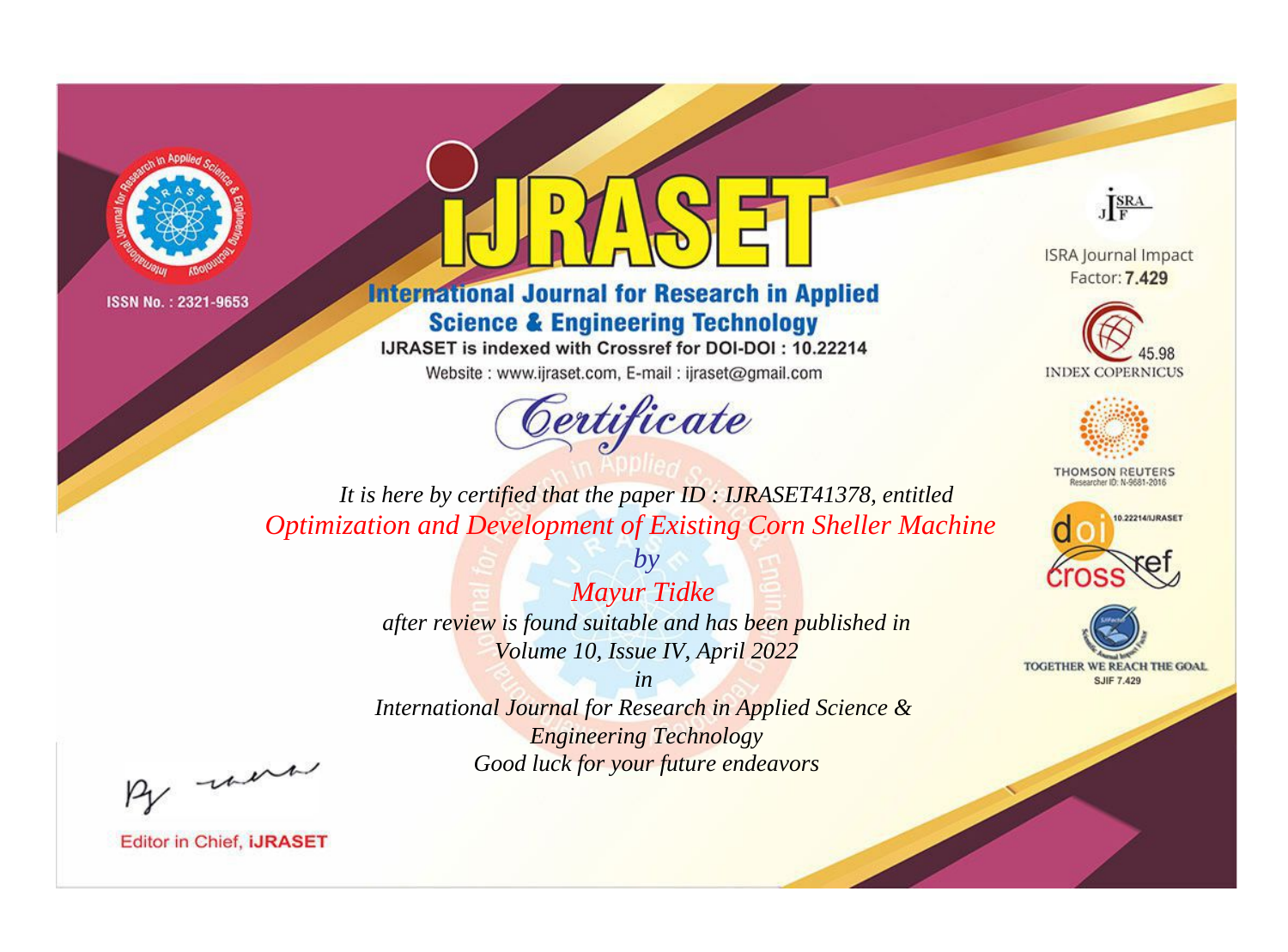



**International Journal for Research in Applied Science & Engineering Technology** 

IJRASET is indexed with Crossref for DOI-DOI: 10.22214

Website: www.ijraset.com, E-mail: ijraset@gmail.com



JERA

**ISRA Journal Impact** Factor: 7.429





**THOMSON REUTERS** 



TOGETHER WE REACH THE GOAL **SJIF 7.429** 

*It is here by certified that the paper ID : IJRASET41378, entitled Optimization and Development of Existing Corn Sheller Machine*

> *Shronit Jiwankar after review is found suitable and has been published in Volume 10, Issue IV, April 2022*

*by*

*in* 

*International Journal for Research in Applied Science & Engineering Technology Good luck for your future endeavors*

By morn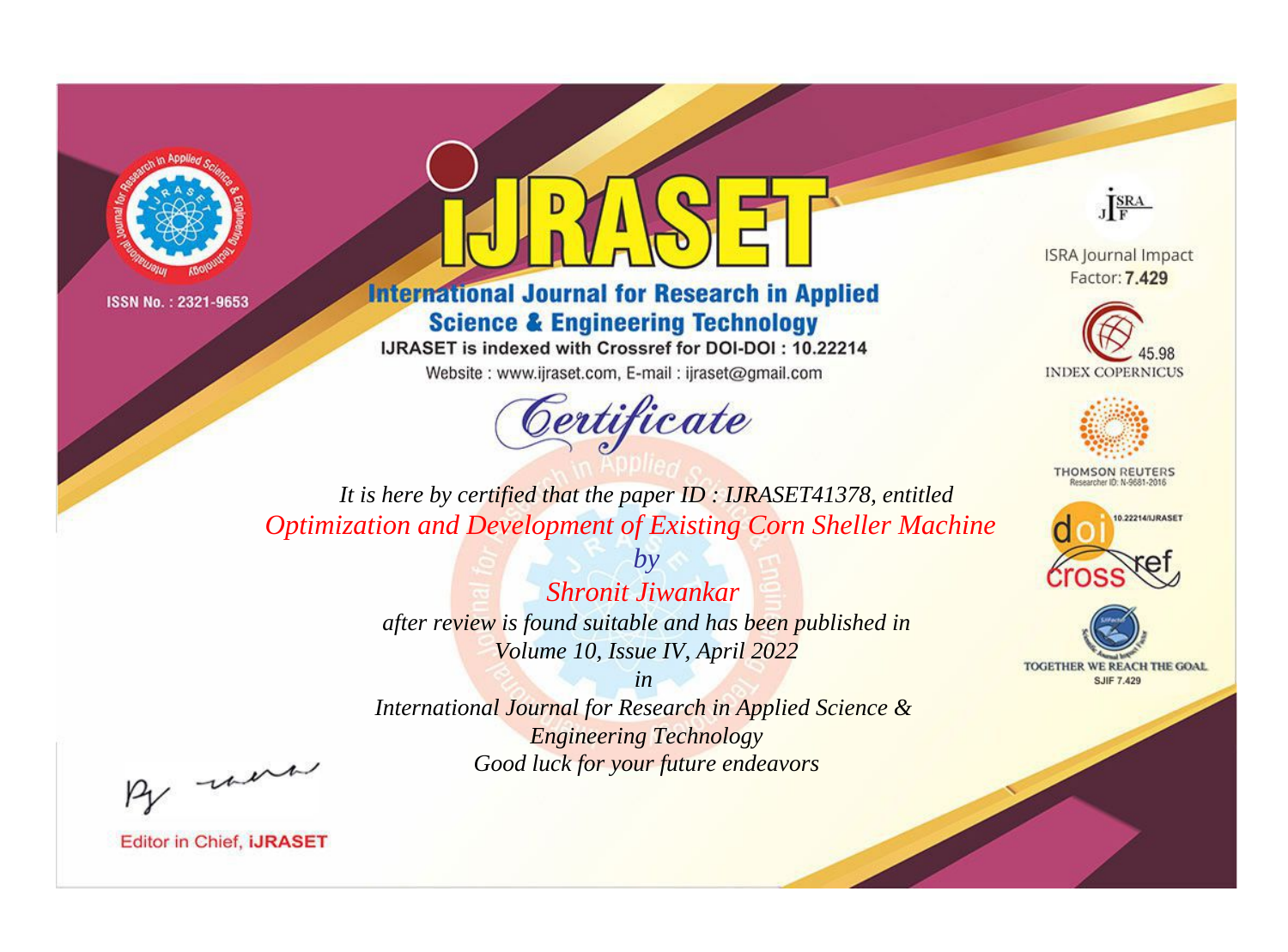



**International Journal for Research in Applied Science & Engineering Technology** 

IJRASET is indexed with Crossref for DOI-DOI: 10.22214

Website: www.ijraset.com, E-mail: ijraset@gmail.com



JERA

**ISRA Journal Impact** Factor: 7.429





**THOMSON REUTERS** 



TOGETHER WE REACH THE GOAL **SJIF 7.429** 

*It is here by certified that the paper ID : IJRASET41378, entitled Optimization and Development of Existing Corn Sheller Machine*

> *by Karan Bramhapurikar after review is found suitable and has been published in Volume 10, Issue IV, April 2022*

*in International Journal for Research in Applied Science &* 

> *Engineering Technology Good luck for your future endeavors*

By morn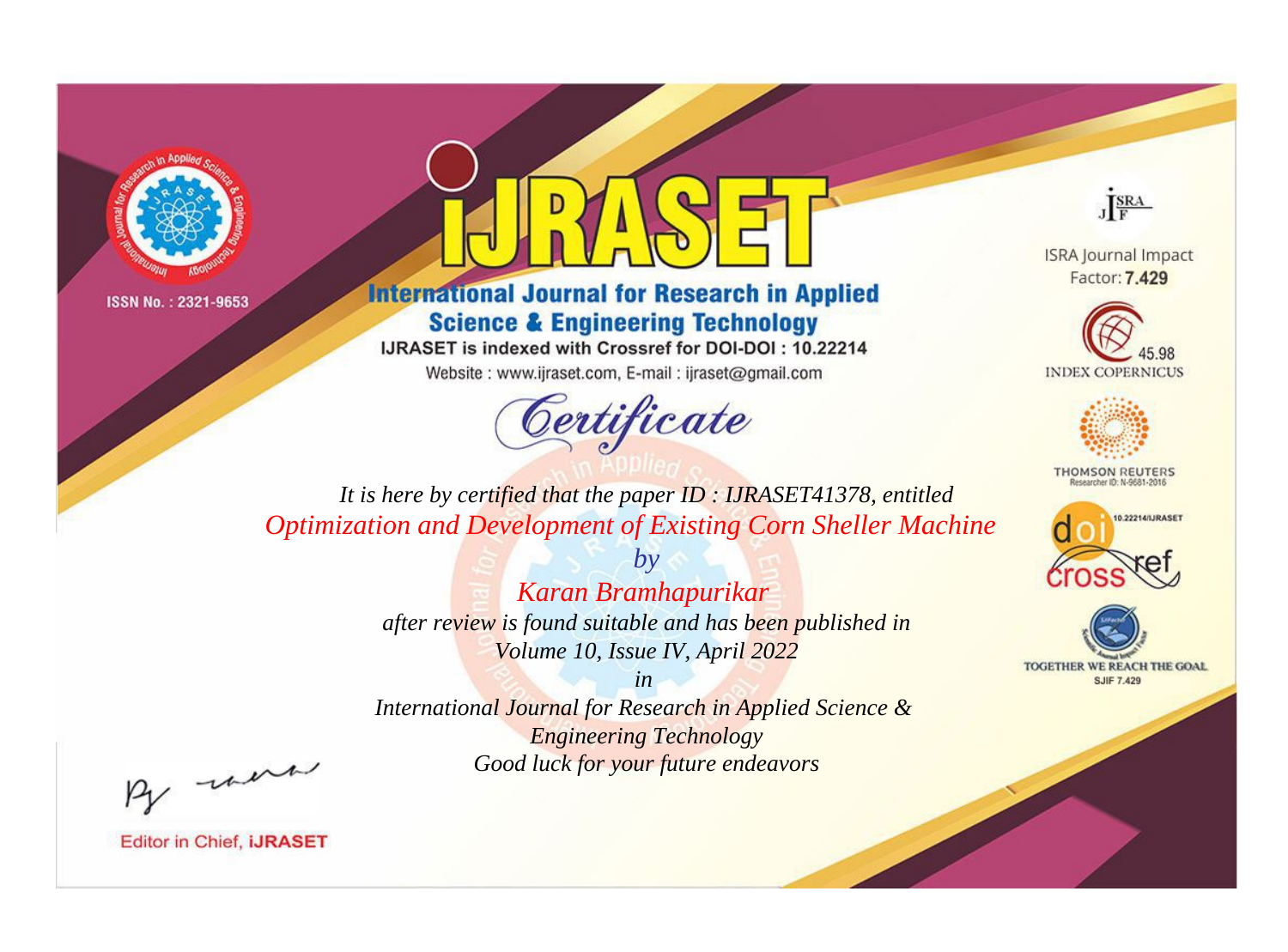



**International Journal for Research in Applied Science & Engineering Technology** 

IJRASET is indexed with Crossref for DOI-DOI: 10.22214

Website: www.ijraset.com, E-mail: ijraset@gmail.com



JERA

**ISRA Journal Impact** Factor: 7.429





**THOMSON REUTERS** 



TOGETHER WE REACH THE GOAL **SJIF 7.429** 

*It is here by certified that the paper ID : IJRASET41378, entitled Optimization and Development of Existing Corn Sheller Machine*

> *Chhaya Kakde after review is found suitable and has been published in Volume 10, Issue IV, April 2022*

*by*

*in* 

*International Journal for Research in Applied Science & Engineering Technology Good luck for your future endeavors*

By morn